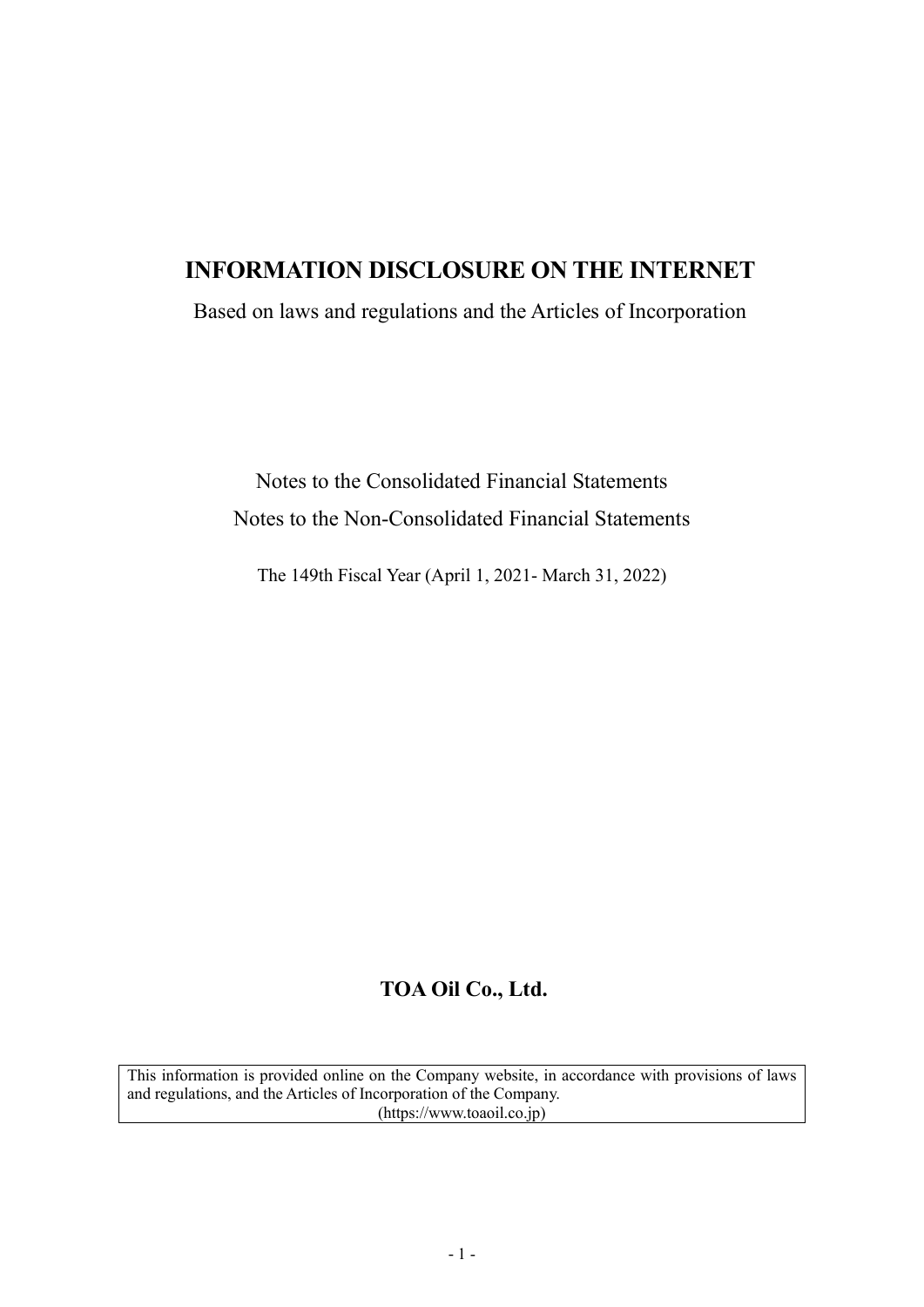# **Notes to the Consolidated Financial Statements**

## **1. Notes on the Basis for Preparation of Consolidated Financial Statements**

(1) Scope of consolidation

1) Number of consolidated subsidiaries and names of principal subsidiaries Number of consolidated subsidiaries 1 Names of principal subsidiaries TOA TECS Co., Ltd.

(2) Application of the equity method

- 1) Names of associates not accounted for by the equity method Ogishima Oil Terminal Co., Ltd.
- 2) Reason for not applying the equity method The non-equity-method company is excluded from the scope of the equity method because the impact of it on profit or loss (amount corresponding to equity), retained earnings (amount corresponding to equity), etc., is negligible, and is immaterial as a whole.
- (3) Accounting policies
	- 1) Standards and methods for valuation of important assets
		- i) Securities
			- A) Shares of subsidiaries and associates
				- Stated at cost using the moving-average method
			- B) Available-for-sale securities
				- Securities other than shares, etc. that do not have a market price
					- Stated at fair value based on the market price, etc., as of the fiscal year-end. (Valuation difference is reported as a component of net assets. The cost of sales is calculated using the moving average method.)
				- Shares, etc. that do not have a market price Stated at cost using the moving-average method
		- ii) Inventories Raw materials and supplies are stated at cost using the moving-average method (book value is written down according to decline in profitability)
	- 2) Depreciation or amortization method for important depreciable assets
		- i) Property, plant and equipment
		- Straight-line method
		- ii) Intangible assets Straight-line method
		-

Software used by the Group is amortized by the straight-line method based on the estimated useful life within the Group (five years).

- 3) Important standards of accounting for reserves
	- i) Allowance for doubtful accounts

In order to prepare for losses due to bad debts, allowance for doubtful accounts is provided based on the historical write-off rate for ordinary receivables, and the estimated amount of irrecoverable debt based on recoverability of individual cases for specified receivables such as doubtful accounts. As for the current fiscal year-end, the Company has not recorded allowance for doubtful accounts

- because there is no historical write-off or balance of receivables that are expected to be irrecoverable. ii) Provision for bonuses To prepare for the payment of bonuses to employees, provision for bonuses is provided based on the
- estimated amount of payment. iii) Provision for bonuses for directors (and other officers)
	- To prepare for the payment of bonuses for directors (and other officers), provision for bonuses for directors (and other officers) is provided based on the estimated amount of payment.
- iv) Provision for special repairs In order to provide for the costs of inspections and repairs relating to oil tanks subject to mandatory regular open inspections under the Fire Service Act, the Company estimates the costs for open inspection and repair based on historical payments, and records an amount recognized to be incurred at the end of the fiscal year.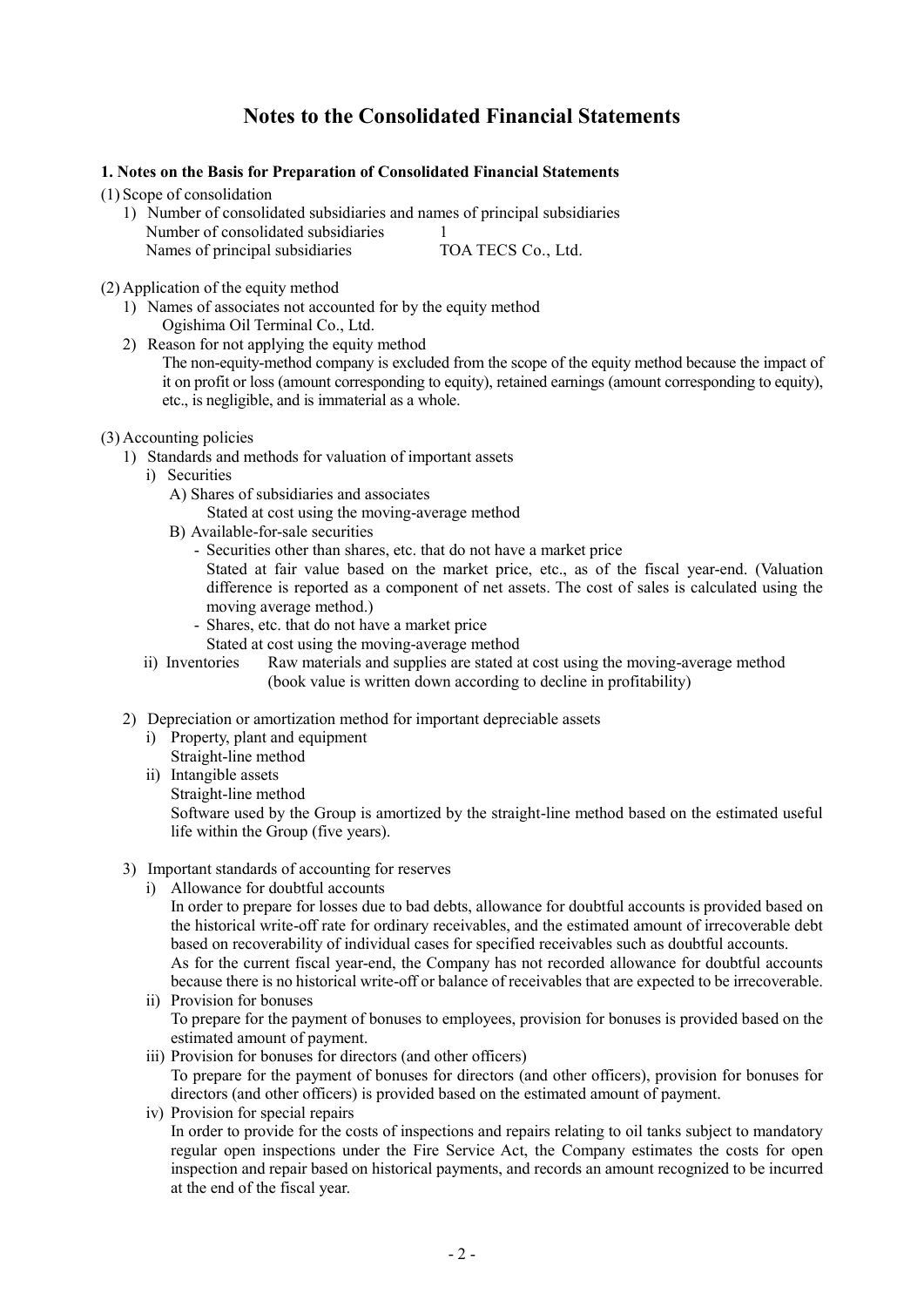v) Provision for periodic repairs

In order to provide for the costs for periodic repairs on machinery and equipment, the Company estimates costs for periodic repairs based on historical payments, and records an amount recognized to be incurred at the end of the fiscal year.

4) Revenue and expense recognition standards

The details of the main performance obligations in the major businesses related to revenue from contracts with customers and the timing at which the Company typically satisfies these performance obligations (when it typically recognizes revenue) are as follows:

i) Refining business

The Company has concluded a contracted refining agreement with the customer, under which the Company refines crude oil and feedstock procured by the customer at the Company's oil refinery facility, and supplies the petroleum products to the customer.

Revenue from oil refining is recognized at the completion of service provision. Revenue is recognized based on transaction prices in contracts with the customer.

ii) Generation business

As in the refining business, the Company has concluded a contracted power generation agreement with the customer, under which the Company uses byproduct gases and oil residue from the oil refining process as fuel, and supplies to the customer power generated at the Company's power generator.

Revenue from power generation is recognized at the completion of service provision. Revenue is recognized based on transaction prices in contracts with the customer.

- 5) Other important matters for preparation of consolidated financial statements
	- i) Standards of accounting for retirement benefit liability

In order to provide for retirement benefits for employees, retirement benefit liability is recorded at an amount less plan assets, based on a projected amount at the end of the fiscal year. Projected benefit obligation is calculated using the benefit formula method to attribute projected retirement benefits to the period up to the end of the fiscal year.

Actuarial differences are recognized as expenses starting from the fiscal year following the year they were incurred, and amortized in the straight-line method by allocation over a period (13 years) within the average remaining service period of employees at the time of incurrence.

Prior service cost is recognized as expenses in the straight-line method over a period (13 years) within the average remaining service period of employees at the time of incurrence.

Unrecognized actuarial differences and unrecognized prior service cost are recognized as remeasurements of defined benefit plans under accumulated other comprehensive income in net assets, after adjustment for tax effect.

## **2. Notes to Changes in Accounting Policies**

(1) Application of Accounting Standard for Revenue Recognition

The Company has applied the "Accounting Standard for Revenue Recognition" (ASBJ Statement No. 29, March 31, 2020) from the fiscal year under review. The cumulative impact of retrospectively applying the new accounting policies prior to the beginning of the fiscal year under review is adjusted to net assets for the fiscal year under review, with the new accounting policies applied from the beginning balance of the fiscal year. As a result, there is no impact on the profit or lossin the fiscal year under review. There is likewise no impact on the balance of retained earnings at the beginning of the fiscal year under review.

## **3. Notes to Revenue Recognition**

(1) Disaggregation of revenue

The Group is engaged in the refining business and generation business. The main services provided in each business are contracted refining and contracted power generation. Net sales in each business segment were respectively 22,373 million yen and 4,374 million yen.

(2) Useful information in understanding revenue

This information is as stated in "Revenue and expense recognition standards" in Accounting policies.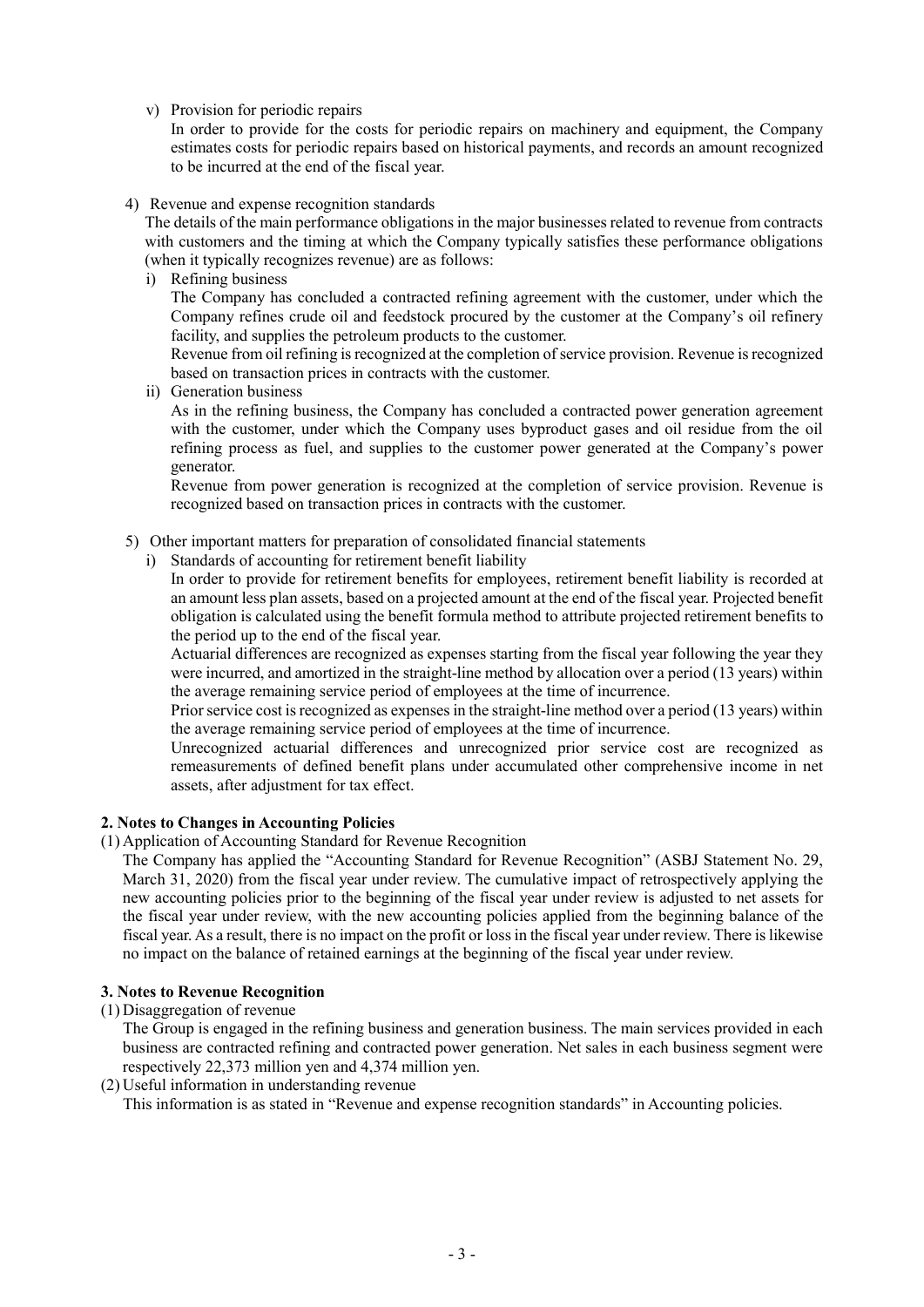## **4. Notes to Accounting Estimates**

Items with amounts based on accounting estimates recorded in the consolidated financial statements for the fiscal year that may have a significant impact on the consolidated financial statements for the following fiscal year are as follows:

- (1) Provision for special repairs
	- 1) Amount recorded on the consolidated financial statements 2,870 million yen
	- 2) Other information on estimates to facilitate users' understanding of the consolidated financial statements In order to provide for the costs of inspections and repairs relating to oil tanks subject to mandatory regular open inspections under the Fire Service Act, the Company records estimated future costs. Costs for open inspection and repair are estimated based on historical payments. In the event of a significant discrepancy between estimates and actual cost, additional repair expenses may be incurred at the time the regular open inspection is conducted.
- (2) Provision for periodic repairs
	- 1) Amount recorded on the consolidated financial statements 7,731 million yen
	- 2) Other information on estimates to facilitate users' understanding of the consolidated financial statements In order to provide for the costs of periodic repair and inspection works on machinery and equipment, estimates on future expenses are recorded. Periodic repair and inspection works include statutory inspections, scheduled works that are pre-planned repair and inspection works, and unplanned works discovered to be required as a result of suspending facility operations for inspection. Scheduled works are estimates of prospective costs arising in the future based on actual expenses incurred and statutory inspection items, etc. Estimates for unplanned works are based on actual expenses incurred and the results of analysis of the cause of their occurrence. Any significant discrepancies between estimates and actual results due to factors such as more unplanned works arising than expected, a rise in works unit costs for arranging works on an emergency basis may lead to additional repair costs in the fiscal year the periodic repair and inspection works were conducted.

## **5. Notes to Consolidated Balance Sheet**

(1) Assets pledged as collateral and secured liabilities

|      | Assets pledged as collateral                                    |                       | Amount of secured liabilities                       |                                                           |
|------|-----------------------------------------------------------------|-----------------------|-----------------------------------------------------|-----------------------------------------------------------|
| Type | Book value at<br>end of the fiscal<br>year<br>(Millions of yen) | Type of<br>collateral | Contents                                            | Balance at end of the<br>fiscal year<br>(Millions of yen) |
| Land | 13,884                                                          | Mortgage              | Guarantee of<br>deferred payment<br>of gasoline tax | 14,817                                                    |

(2) Accumulated depreciation of assets

Accumulated depreciation of property, plant and equipment 230,088 million yen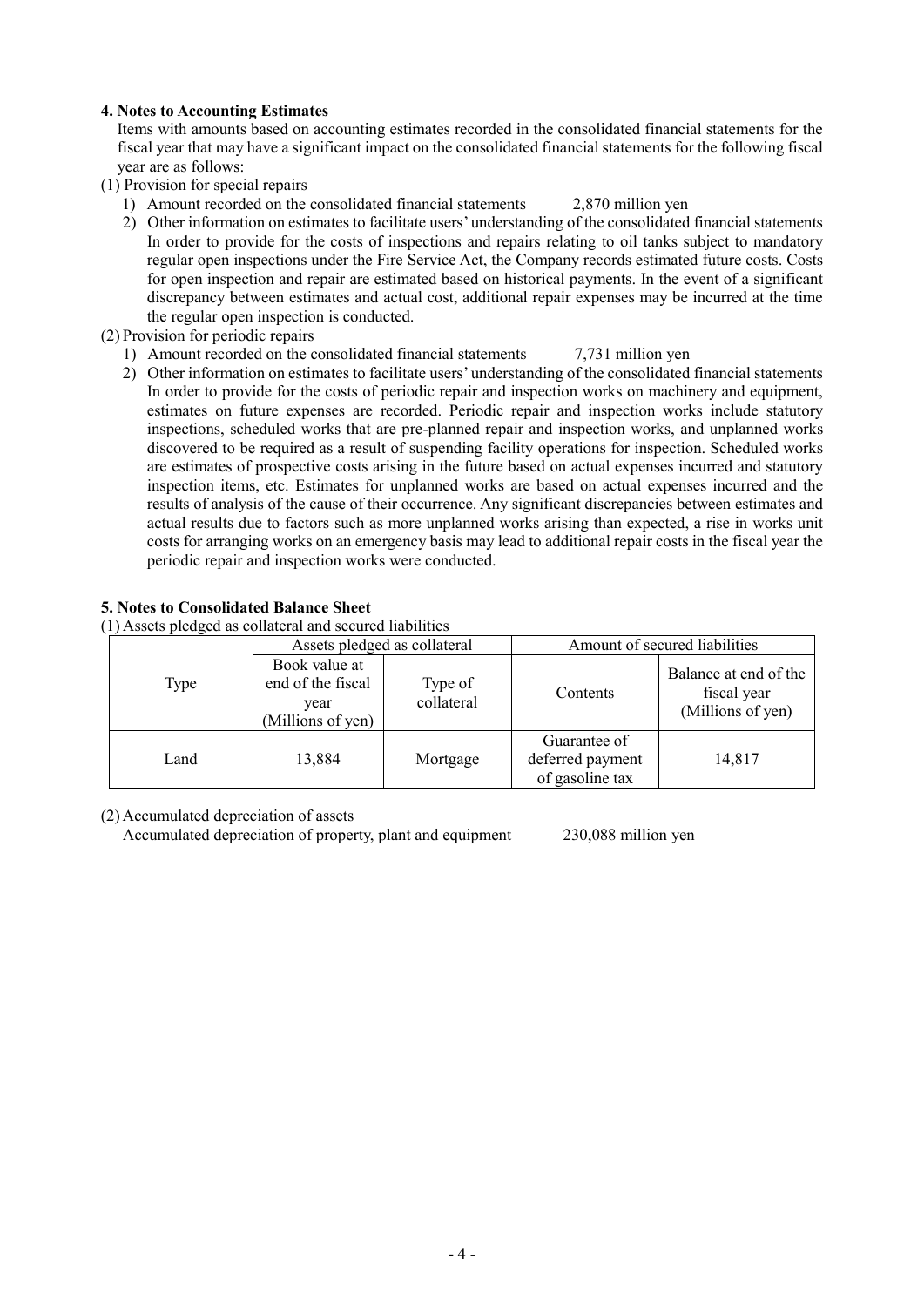## **6. Notes to Consolidated Statement of Changes in Equity**

(1) Total number of outstanding shares

| Class of stock            | Beginning of the<br>fiscal vear | Increase | Decrease                 | End of the fiscal<br>vear |
|---------------------------|---------------------------------|----------|--------------------------|---------------------------|
| Common stock-<br>(stares) | 12,443,500                      | $\equiv$ | $\overline{\phantom{0}}$ | 12,443,500                |

#### (2) Distribution of surplus

The following was resolved at the Annual General Meeting of Shareholders held on June 24, 2021.

| Total dividends     | 497 million yen     |
|---------------------|---------------------|
| Source of dividends | Retained earnings   |
| Dividend per share  | $40 \,\mathrm{ven}$ |
| Record date         | March 31, 2021      |
| Effective date      | June 25, 2021       |

The following will be submitted as a proposal to the Annual General Meeting of Shareholders to be held on June 28, 2022.

| Total dividends     | 497 million yen     |
|---------------------|---------------------|
| Source of dividends | Retained earnings   |
| Dividend per share  | $40 \,\mathrm{yen}$ |
| Record date         | March 31, 2022      |
| Effective date      | June 29, 2022       |

#### **7. Notes on Financial Instruments**

#### (1) Status of financial instruments

The Group procures funding necessary for the capital investment plans to primarily operate the refining and generation businesses. Temporary surplus funds are invested in short-term deposits, etc. and short-term working capital is procured as part of Group financing, etc. from the parent company.

Accounts receivable - trade and accounts receivable - other, etc. are exposed to customer credit risk, but they are settled in a short term.

Accounts payable - trade and accounts payable - other, etc. are mostly due within one year.

Borrowings are mainly made for the purpose of funding capital investment and procuring working capital.

#### (2) Fair value, etc., of financial instruments

The amounts recorded on the consolidated balance sheet, fair value and their differences as of March 31, 2022 are as follows: (Millions of yen)

|                                      |                                            |                  | $(10111110115 \text{ VI} \text{yCH})$ |
|--------------------------------------|--------------------------------------------|------------------|---------------------------------------|
|                                      | Consolidated balance<br>sheet amount $(*)$ | Fair value $(*)$ | Difference                            |
| $(1)$ Accounts receivable - trade    | 3,716                                      | 3,716            |                                       |
| (2) Advances paid for gasoline taxes | 25,536                                     | 25,536           |                                       |
| (3) Short-term borrowings            | (15,687)                                   | (15,687)         |                                       |
| (4) Accrued consumption taxes        | (3,228)                                    | (3,228)          |                                       |
| $(5)$ Accrued gasoline taxes         | (23,215)                                   | (23,215)         |                                       |

(\*) Amounts listed under liabilities are shown in parentheses.

(Note) Calculation method of the fair value of financial instruments

(1) Accounts receivable - trade and (2) Advances paid for gasoline taxes

As these are settled in a short period of time, their fair values approximate the book values. Therefore, the corresponding book value is used as fair value.

(3) Short-term borrowings, (4) Accrued consumption taxes and (5) Accrued gasoline taxes As these are settled in a short period of time, their fair values approximate the book values. Therefore, the corresponding book value is used as fair value.

### **8. Notes to Per Share Information**

| Net assets per share     | 2,413.01 yen |
|--------------------------|--------------|
| Basic earnings per share | 171.11 yen   |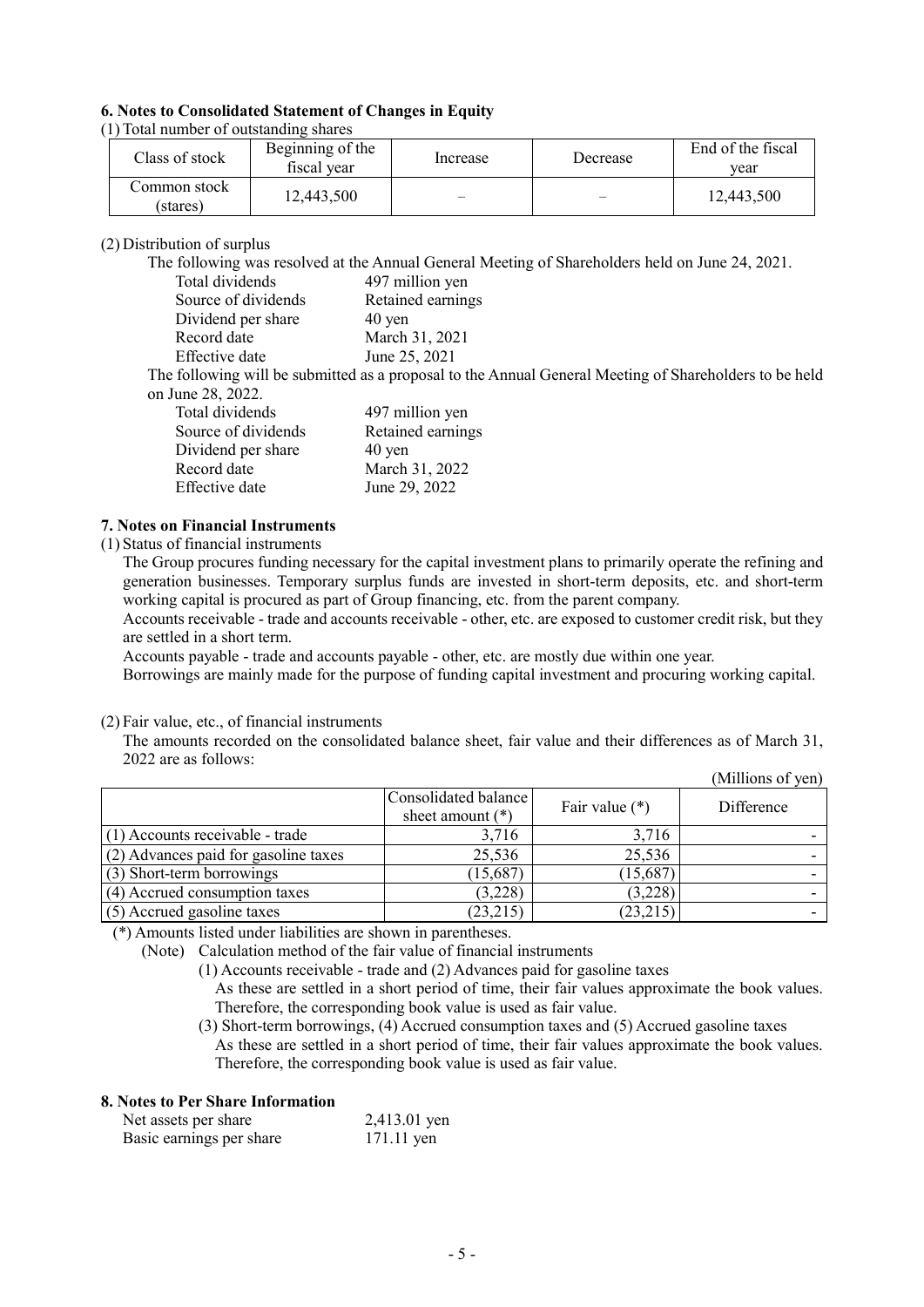# **Notes to the Non-Consolidated Financial Statements**

## **1. Notes to Significant Accounting Policies**

- (1) Standards and methods of valuation of assets
- 1) Securities
	- i) Shares of subsidiaries and associates
	- Stated at cost using the moving-average method
	- ii) Available-for-sale securities
		- Securities other than shares, etc. that do not have a market price

Stated at fair value based on the market price, etc., as of the fiscal year-end. (Valuation difference is reported as a component of net assets. The cost of sales is calculated using the moving average method.)

- Shares, etc. that do not have a market price
- Stated at cost using the moving-average method
- 2) Inventories

Raw materials and supplies are stated at cost using the moving-average method (book value is written down according to decline in profitability).

- (2) Depreciation method for non-current assets
	- 1) Property, plant and equipment Straight-line method
	- 2) Intangible assets

Straight-line method. Provided, software used by the Company is amortized by the straight-line method based on the estimated useful life within the Company (five years).

(3) Standards of accounting for reserves

1) Allowance for doubtful accounts

In order to prepare for losses due to bad debts, allowance for doubtful accounts is provided based on the historical write-off rate for ordinary receivables, and the estimated amount of irrecoverable debt based on recoverability of individual cases for specified receivables such as doubtful accounts.

As for the current fiscal year-end, the Company has not recorded allowance for doubtful accounts because there is no historical write-off or balance of receivables that are expected to be irrecoverable. 2) Provision for bonuses

- To prepare for the payment of bonuses to employees, provision for bonuses is provided based on the estimated amount of payment.
- 3) Provision for bonuses for directors (and other officers)

To prepare for the payment of bonuses for directors (and other officers), provision for bonuses for directors (and other officers) is provided based on the estimated amount of payment.

4) Provision for retirement benefits

In order to provide for retirement benefits for employees, the Company records an amount recognized to be incurred at the end of the fiscal year based on projected benefit obligation and plan assets at the end of the fiscal year. Projected benefit obligation is calculated using the benefit formula method to attribute projected retirement benefits to the period up to the end of the fiscal year.

Actuarial differences are recognized as expenses starting from the fiscal year following the year they were incurred, and amortized in the straight-line method by allocation over a period (13 years) within the average remaining service period of employees at the time of incurrence.

Prior service cost is recognized as expenses in the straight-line method over a period (13 years) within the average remaining service period of employees at the time of incurrence.

- 5) Provision for special repairs In order to provide for the costs of inspections and repairs relating to oil tanks subject to mandatory regular open inspections under the Fire Service Act, the Company estimates the costs for open inspection and repair based on historical payments, and records an amount recognized to be incurred at the end of the fiscal year.
- 6) Provision for periodic repairs

In order to provide for the costs for periodic repairs on machinery and equipment, the Company estimates costs for periodic repairs based on historical payments, and records an amount recognized to be incurred at the end of the fiscal year.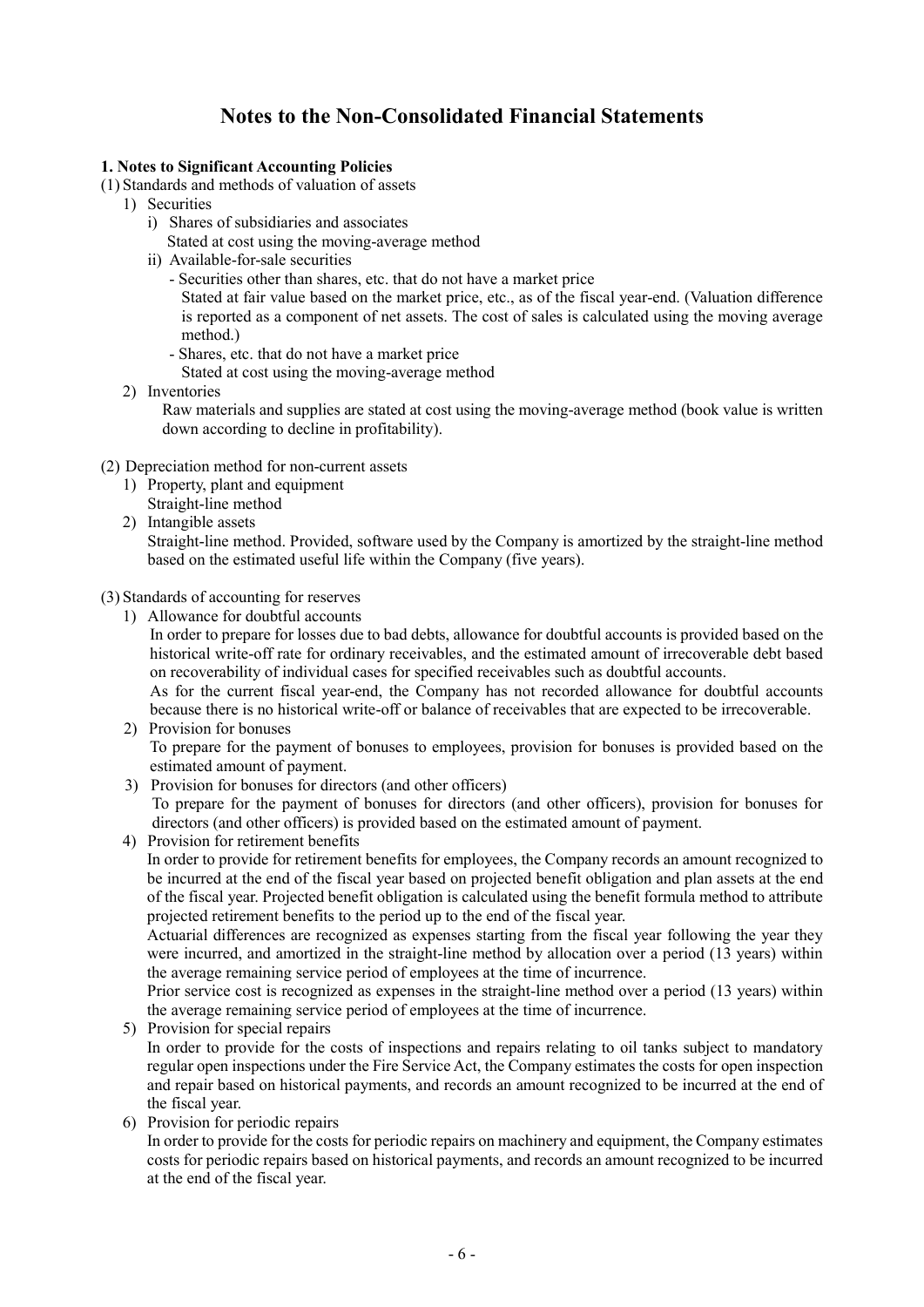#### (4)Revenue and expense recognition standards

The details of the main performance obligations in the major businesses related to revenue from contracts with customers and the timing at which the Company typically satisfies these performance obligations (when it typically recognizes revenue) are as follows:

1) Refining business

The Company has concluded a contracted refining agreement with the customer, under which the Company refines crude oil and feedstock procured by the customer at the Company's oil refinery facility, and supplies the petroleum products to the customer.

Revenue from oil refining is recognized at the completion of service provision. Revenue is recognized based on transaction prices in contracts with the customer.

2) Generation business

As in the refining business, the Company has concluded a contracted power generation agreement with the customer, under which the Company uses byproduct gases and oil residue from the oil-refining process as fuel, and supplies to the customer power generated at the Company's power generator.

Revenue from power generation is recognized at the completion of service provision. Revenue is recognized based on transaction prices in contracts with the customer.

#### **2. Notes to Changes in Accounting Policies**

#### (1) Application of Accounting Standard for Revenue Recognition

The Company has applied the "Accounting Standard for Revenue Recognition" (ASBJ Statement No. 29, March 31, 2020) from the fiscal year under review. The cumulative impact of retrospectively applying the new accounting policies prior to the beginning of the fiscal year under review is adjusted to net assets for the fiscal year under review, with the new accounting policies applied from the beginning balance of the fiscal year. As a result, there is no impact on the profit or lossin the fiscal year under review. There is likewise no impact on the balance of retained earnings at the beginning of the fiscal year under review.

#### **3. Notes to Revenue Recognition**

Information providing a basis for understanding revenue arising from customer contracts is the same as stated in "Notes to Revenue Recognition" in the Notes to the Consolidated Financial Statements, and has accordingly been omitted.

## **4. Notes to Accounting Estimates**

Items with amounts based on accounting estimates recorded in the non-consolidated financial statements for the fiscal year that may have a significant impact on the non-consolidated financial statements for the following fiscal year are as described below. Notes are omitted for information that is identical to that on the notes to the consolidated financial statements.

| (1) Provision for special repairs  | 2,870 million yen |
|------------------------------------|-------------------|
| (2) Provision for periodic repairs | 7,731 million yen |

## **5. Notes to Non-Consolidated Balance Sheet**

(1) Assets pledged as collateral and secured liabilities

| $\circ$ | Assets pledged as collateral                                    |                       | Amount of secured liabilities                       |                                                           |
|---------|-----------------------------------------------------------------|-----------------------|-----------------------------------------------------|-----------------------------------------------------------|
| Type    | Book value at<br>end of the fiscal<br>year<br>(Millions of yen) | Type of<br>collateral | Contents                                            | Balance at end of the<br>fiscal year<br>(Millions of yen) |
| Land    | 13,884                                                          | Mortgage              | Guarantee of<br>deferred payment<br>of gasoline tax | 14,817                                                    |

(2) Accumulated depreciation of assets Accumulated depreciation of property, plant and equipment 229,930 million yen

| (3) Monetary claims and obligations to subsidiaries and associates |                    |
|--------------------------------------------------------------------|--------------------|
| Short torm monotory alaims                                         | 20.50 <sup>0</sup> |

Short-term monetary claims 29,598 million yen Short-term monetary obligations 15,969 million yen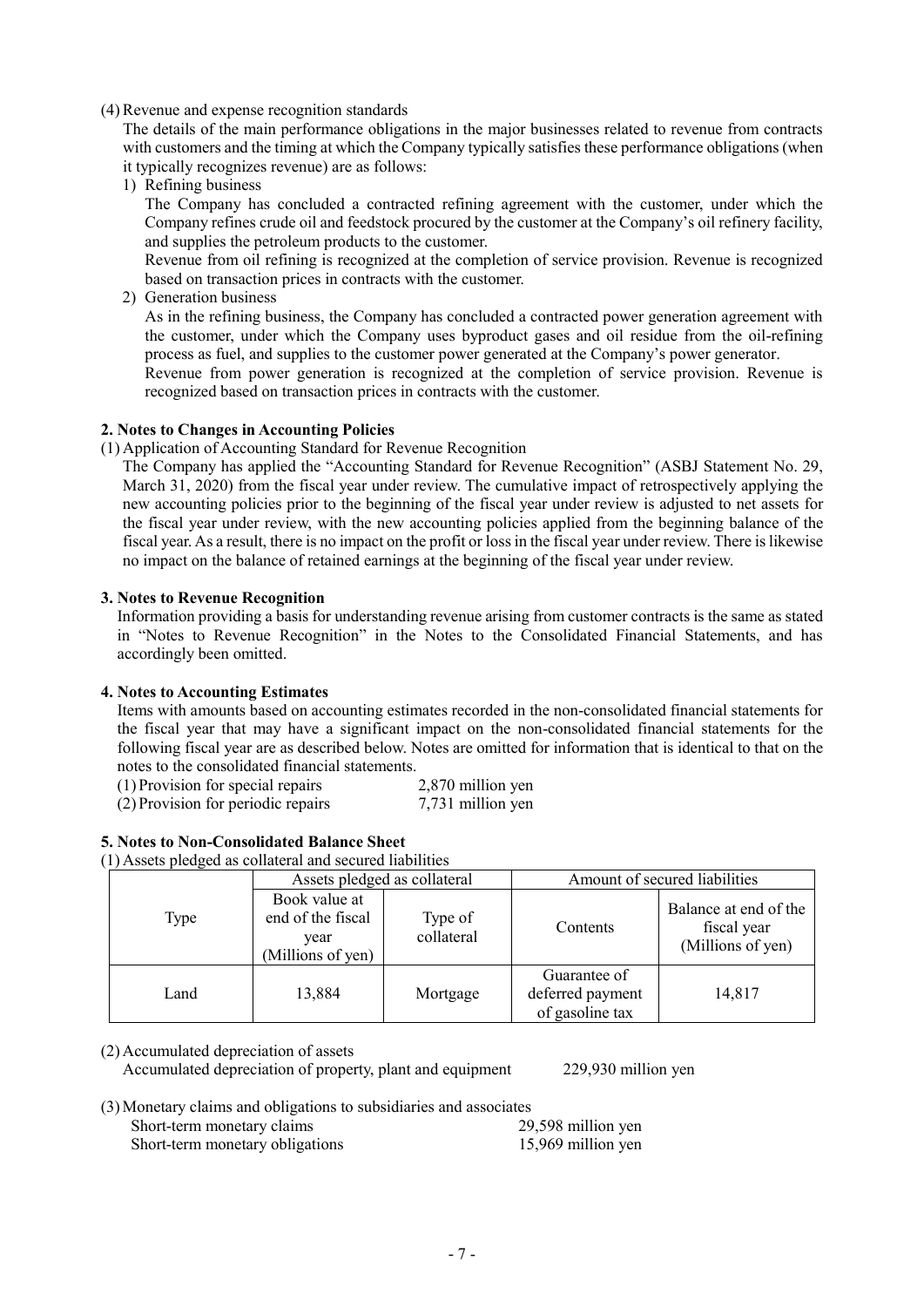#### **6. Notes to Non-Consolidated Statement of Income**

(1) Transactions with subsidiaries and associates

| Operating transactions                         |                    |
|------------------------------------------------|--------------------|
| Net sales                                      | 26,681 million yen |
| Operating expenses                             | 1,696 million yen  |
| Transactions other than operating transactions | 248 million yen    |

### **7. Notes to Non-Consolidated Statement of Changes in Net Assets**

## (1) Number of treasury shares as of the fiscal year-end

| Class of stock           | Beginning of the<br>fiscal year | Increase | Decrease | End of the fiscal<br>vear |
|--------------------------|---------------------------------|----------|----------|---------------------------|
| Common stock<br>(shares) | 4,063                           |          |          | 4.174                     |

# **8. Notes to Tax Effect Accounting**

(1) Breakdown of major components of deferred tax assets and deferred tax liabilities

| Deferred tax assets                                           |                     |
|---------------------------------------------------------------|---------------------|
| Loss brought forward                                          | 385 million yen     |
| Accrued enterprise tax                                        | 69 million yen      |
| Accrued business office tax                                   | 7 million yen       |
| Provision for bonuses                                         | 151 million yen     |
| Provision for special repairs                                 | 877 million yen     |
| Provision for retirement benefits                             | 449 million yen     |
| Provision for periodic repairs                                | 2,364 million yen   |
| Long-term maintenance contract expenses                       | 161 million yen     |
| Other                                                         | 221 million yen     |
| Deferred tax assets - Subtotal                                | 4,688 million yen   |
| Valuation allowance                                           | (70) million yen    |
| Deferred tax assets - Total                                   | 4,618 million yen   |
|                                                               |                     |
| Deferred tax liabilities                                      |                     |
| Reserve for tax purpose reduction entry of non-current assets | $(247)$ million yen |
| Insurance claim income                                        | $(415)$ million yen |
| Deferred tax liabilities – Total                              | $(663)$ million yen |
| Net deferred tax assets                                       | 3,954 million yen   |

## **9. Notes to Transactions with Related Parties**

(1) Parent company, major shareholders (limited to companies, etc.), etc.

| Type              | Name of<br>company,<br>etc.    | Percentage of<br>ownership (or<br>owned) of<br>voting rights,<br>etc. | Relationship<br>with related<br>party                                                                                | Transaction details                    | Transaction<br>amount<br>(Millions<br>of yen) | Description                         | Balance at<br>end of the<br>fiscal year<br>(Millions)<br>of yen) |
|-------------------|--------------------------------|-----------------------------------------------------------------------|----------------------------------------------------------------------------------------------------------------------|----------------------------------------|-----------------------------------------------|-------------------------------------|------------------------------------------------------------------|
| Parent<br>company | Idemitsu<br>Kosan<br>Co., Ltd. | Held<br>Directly:<br>50.15%                                           | Oil refining<br>outsourcing<br>contract;<br>power<br>generation<br>outsourcing<br>contract:<br>borrowing<br>of funds | Contracted refining fee<br>(1)         | 22,341                                        | Accounts receivable<br>- trade      | 3,710                                                            |
|                   |                                |                                                                       |                                                                                                                      | Contracted power<br>generation fee (2) | 4,339                                         | Accrued expenses                    | 18                                                               |
|                   |                                |                                                                       |                                                                                                                      | Rent $(3)$                             | 204                                           | Advances paid for<br>gasoline taxes | 25,536                                                           |
|                   |                                |                                                                       |                                                                                                                      | Gasoline taxes (4)                     | 104,862                                       | Short-term<br>borrowings            | 15,687                                                           |
|                   |                                |                                                                       |                                                                                                                      | Borrowing of funds (5)                 | (4,312)                                       |                                     |                                                                  |
|                   |                                |                                                                       |                                                                                                                      | Interest expenses (5)                  | 61                                            |                                     |                                                                  |

Policies for determining terms and conditions of transactions, etc.

1) The Company has concluded a mutual oil refining outsourcing contract with Idemitsu Kosan Co., Ltd., with contract fees reasonably determined through consultation taking into account market prices, etc.

2) The Company has concluded a mutual power generation outsourcing contract with Idemitsu Kosan Co., Ltd., with contract fees reasonably determined through consultation taking into account market prices, etc.